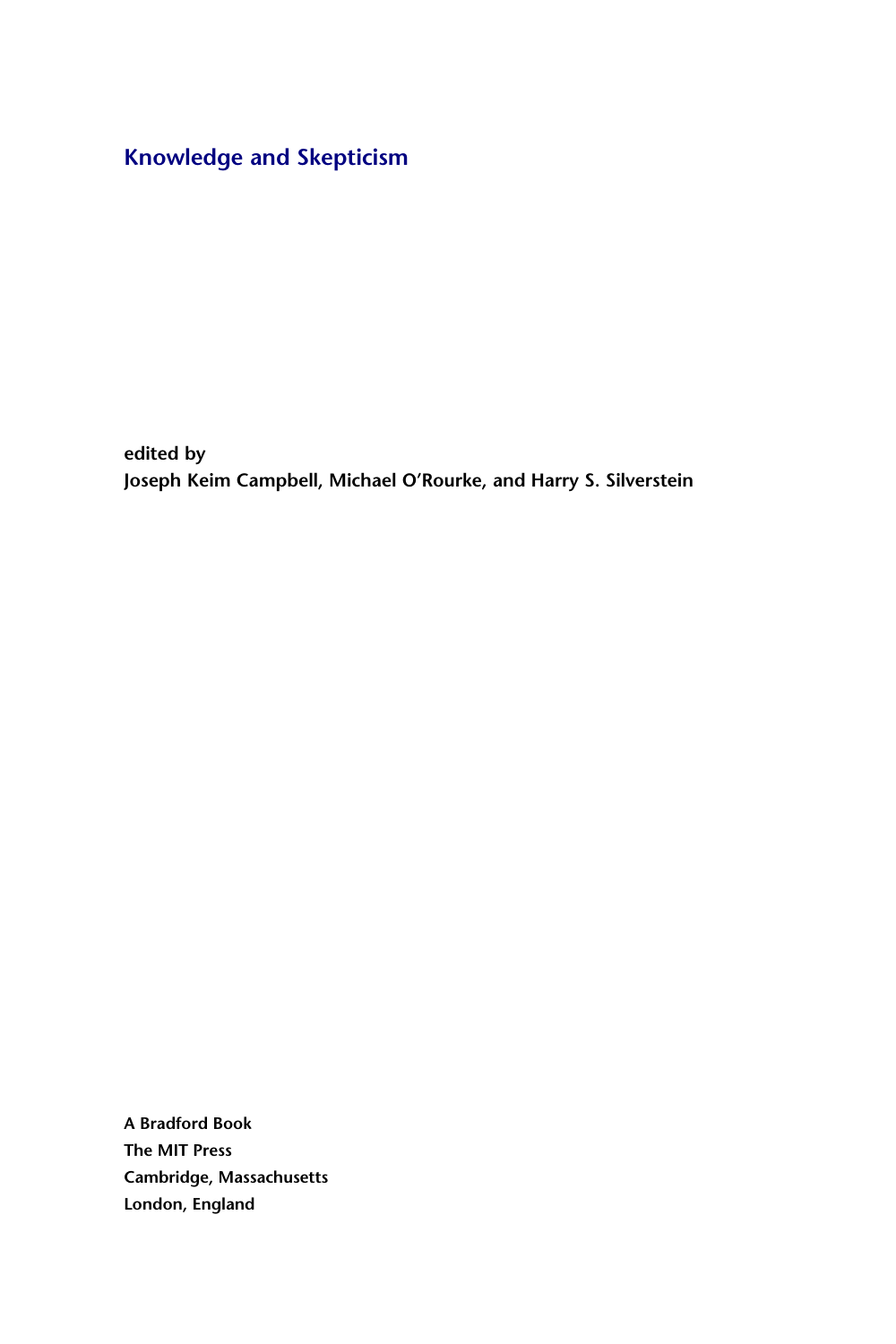*(* 2010 Massachusetts Institute of Technology

All rights reserved. No part of this book may be reproduced in any form by any electronic or mechanical means (including photocopying, recording, or information storage and retrieval) without permission in writing from the publisher.

MIT Press books may be purchased at special quantity discounts for business or sales promotional use. For information, please email special\_sales@mitpress.mit.edu or write to Special Sales Department, The MIT Press, 55 Hayward Street, Cambridge, MA 02142.

This book was set in Stone Serif and Stone Sans on 3B2 by Asco Typesetters, Hong Kong. Printed and bound in the United States of America.

Library of Congress Cataloging-in-Publication Data

Inland Northwest Philosophy Conference (7th : 2004 : Pullman, Wash., and Moscow, Idaho) Knowledge and skepticism / edited by Joseph Keim Campbell, Michael O'Rourke, and Harry S. Silverstein. p. cm. — (Topics in contemporary philosophy) ''A Bradford book.'' Includes bibliographical references (p. ) and index. ISBN 978-0-262-01408-3 (hardcover : alk. paper)—ISBN 978-0-262-51396-8 (pbk. : alk. paper) 1. Knowledge, Theory of—Congresses. 2. Skepticism—Congresses. I. Campbell, Joseph Keim, 1958–. II. O'Rourke, Michael, 1963–. III. Silverstein, Harry S., 1942–. IV. Title. BD161.I56 2010 121—dc22 2009037402

10 9 8 7 6 5 4 3 2 1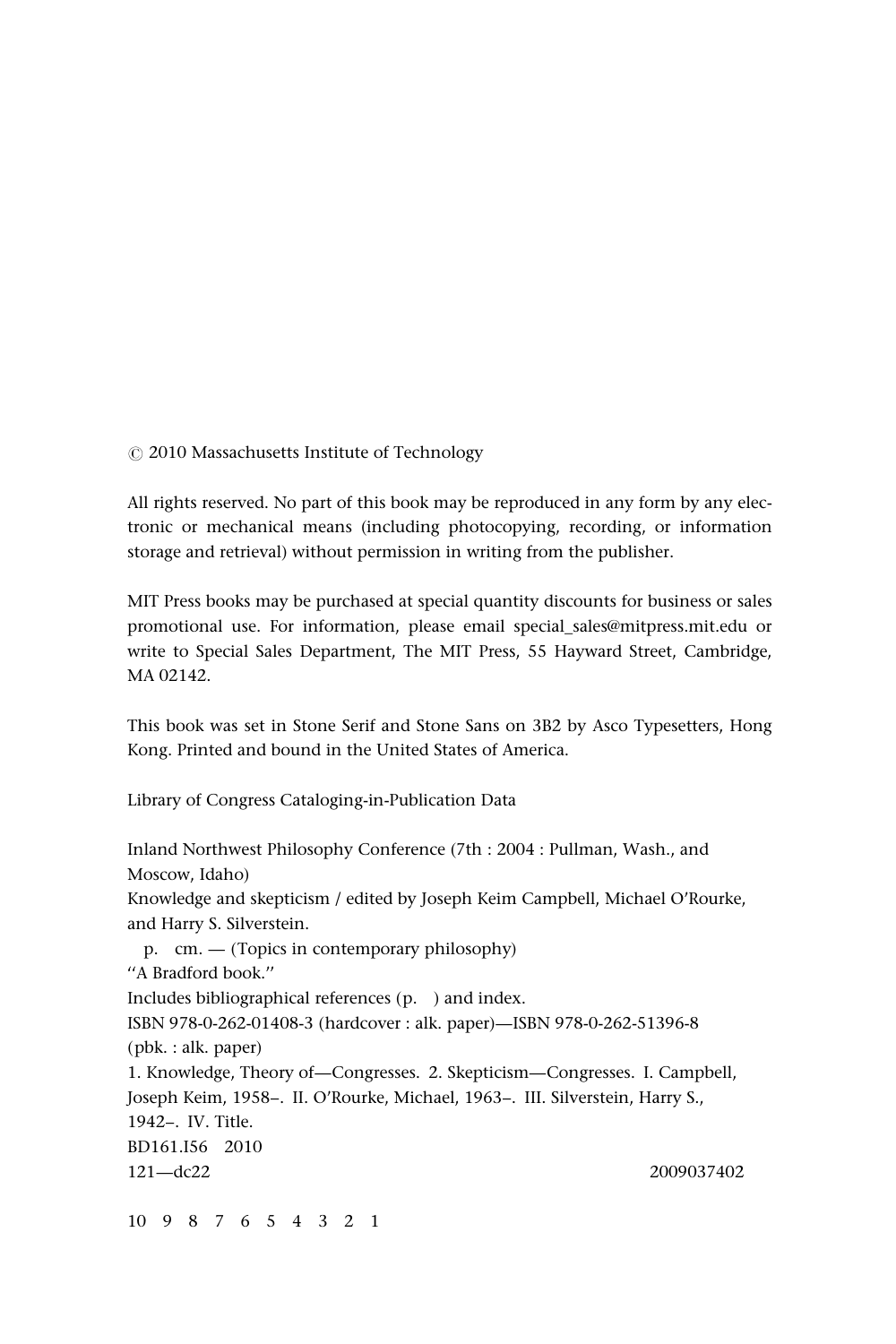## Index

Acceptance, 21, 313–318, 321 Adler, Jonathan, 310, 313 Agreement, 166–172, 239–240, 245, 332–334, 348, 350 Airport Case, 40, 112–115, 117–118, 122 Alston, William, 46, 56, 57, 65, 67, 176– 178 Ancient Trilemma, 1, 5–6, 11, 22 Anti-individualism, 2, 20, ch. 11 passim Appearing, theory of, 176–177, 277 Arcesilaus, 338 Arguments for skepticism. See Skepticism, arguments for Ascription sentences, 17, 85–96, 98, 101 explicit, 89, 91, 94–96, 101 simple, 17, 89–90, 91–96 third-person, 17, 91, 94, 96 Asserted/stated/claimed, what is, 93, 137, 138, 145, 147–158, 159, 160 pragmatic determinants of, 18, 137, 145, 147–158, 159, 160 Audi, Robert, 21, 53, 57, 67, 289, 290, 350 Austin, John L., 101, 347 Awareness, 19, 20, 45, 177, 183, ch. 9 passim, 275 Ayer, A. J., 101, 348 Bacchus, Fahiem, 224, 255, 256 Bach, Kent, 46, 55, 57, 99, 129, 130, 132, 133, 144, 150, 160

Bank Case, 40, 112–117, 118, 122, 138–139, 141–142, 151, 154, 156, 160 Barry, Melissa, 307 Beattie, James, 325, 329, 330 Belief, chs. 1–3 passim, 95, 100, 106, 111–119, 122, 127, 130–133, 168, ch. 7 passim, 181, 187–188, 190, 194, 200, 204, 208, 210–212, 215–217, 230, 277, 280, 287, chs. 12–13 passim, 328–329, 336, 339, 341–343, 345, 346, 347 de re, 208 justified, reliable process theory of, 174, 177 threshold for, 17, 113–115, 126, 132 Bergmann, Michael, 306 Berkeley, George, 18, 165, 270, 273, 323, 328, 347 Bernecker, Sven, 9 Bilgrami, Akeel, 216 Black, Tim, 99 Boghossian, Paul, 200, 281, 282 Bolton, Martha, 178 BonJour, Laurence, 6, 46, 54, 57, 59, 67, 68, 289 Borg, Emma, 150 Braithwaite, R. B., 224 Brandom, Robert, 56, 57, 67, 100 Brown, Jessica, 99, 130, 282

Brueckner, Anthony, 282, 283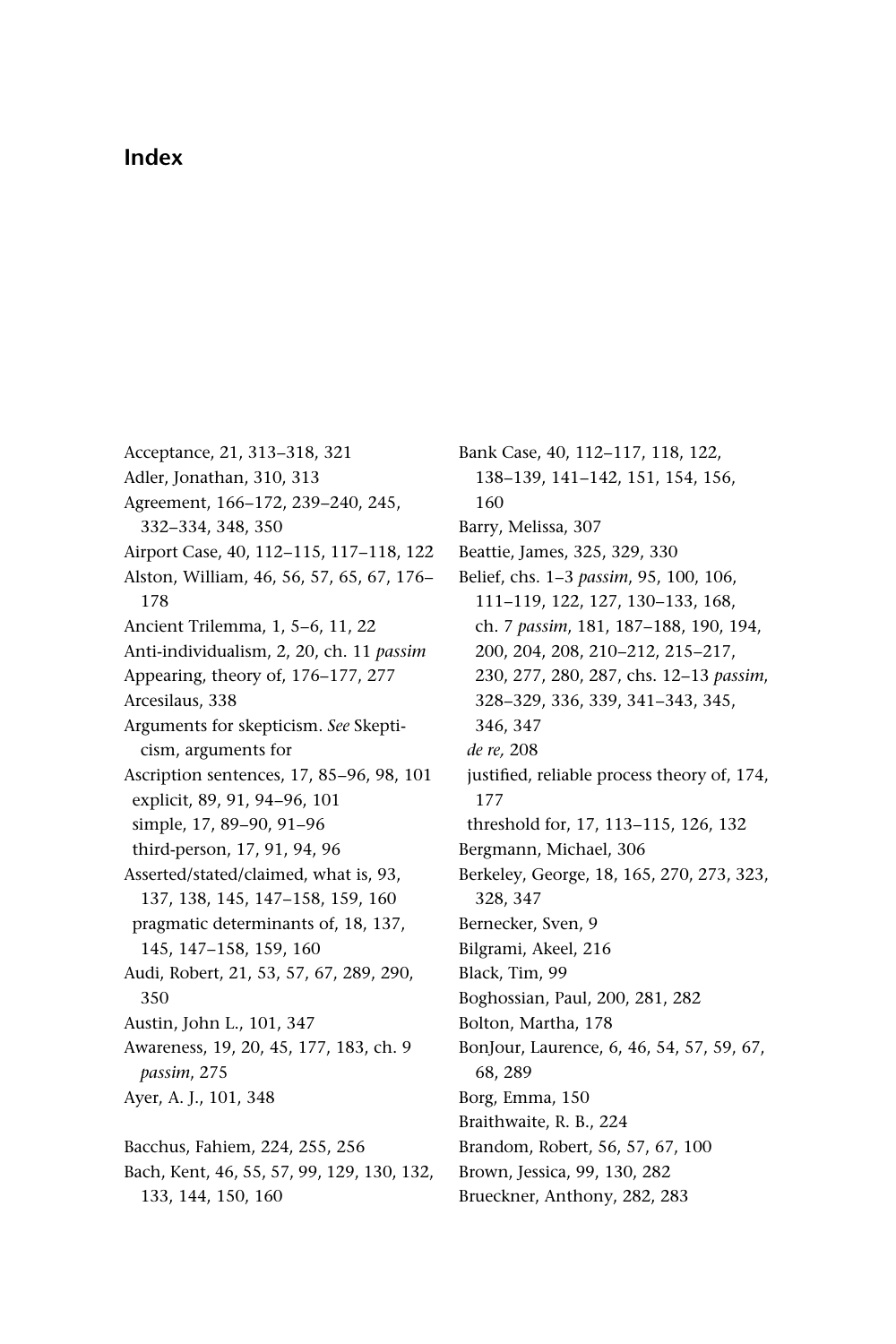Burge, Tyler, 53, 57, 60, 67–68, 216, 277, 281, 282, 283 Buridan, Jean, 326 Burke, Edmund, 345, 351, 352 Burnyeat, Myles, 15, 314 Butler, Joseph, 340 Byrne, Alex, 200 Cappelen, Herman, 137, 139–141, 144, 146, 148, 150–151, 157–160 Carnap, Rudolf, 242, 255 Carneades, 338 Carston, Robyn, 147, 150 Cartesianism, 16, 45, 47–49, 53–54, 57, 61, 62 Casullo, Albert, 64, 66 Cavell, Stanley, 335, 350 Chalmers, David, 216 Chisholm, Roderick, 52–53, 57, 63, 176, 190, 287, 289 Cicero, 338 Closure, epistemic, 12, 13, 17, 75–78, 82, 124, 129, 138, 139, 146, 153–155 deductive, principle of, 12, 13, 17, 138– 139, 146, 153–155 Cognition, 288, 290, 291, 294–295, 298–299, 302, 306 Cohen, L. Jonathan, 21, 313, 321 Cohen, Stewart, 40, 41, 65, 97, 98, 99– 100, 101, 113, 139, 142 Coherentism, 3, 4–6, 15, 22, 45, 46, 50, 52, 54, 56–59 Color(s), 19, 167, ch. 8 passim, 212, 267, 327 dispositional theories of, 184–185,

198–199 presentation, 190–192, 194–195, 197, 200 secondary quality account of, 167, 185–186 Commitment principle, 93, 95, 96,

100

Conee, Earl, 45, 59

Confidence, threshold of. See Doxastic confidence, threshold of Context(s), 1–2, 7–10, 14, 17–18, 22, 28, 31, 37, 40, 78, 81, chs. 4–6 passim, 272, 274, 276, 279, 310–311 high-standard, 8–9, 17, 90, 113–117, 124, 126–127, 138, 310 low-standard, 8–9, 17, 113, 122–124, 127, 130, 138 Context-bound, 106, 107, 109, 126 Context-sensitive, 8, 18, 85, 90, 92, 106– 107, 109, 112–113, 129, ch. 6 passim sentences, 109 terms, 8, 18, 85, 106–107, 112–113, 128, ch. 6 passim Contextualism, 8–9, 14, 16–18, 22, 27, 31, 34–36, 39–40, ch. 4 passim, 105– 107, 109–110, 113, 117, 126–129, 131, ch. 6 passim attributor, 17, 22, 40, 106, 113–117, 119, 122–123, 126, 130–131, 138, 146, 153–157 epistemic, 27, 34, 40, 105, 126 Generality Objection to, 90–91 linguistic arguments against, 137, 139– 140, 143 speech-act version, 145–148, 151–153, 159 spirit of, 17, 137, 140–141, 143, 145– 146, 150, 152–157, 160 subject, 98 type-semantics version, 145, 148, 151 Crossproduct principle, 229, 233 Cruz, Joseph, 5, 53, 57, 287, 289–291, 306, 307 Dancy, Jonathan, 9 David, Marian, 82 Davidson, Donald, 54, 59, 277, 283 Davie, George, 352 Deductive epistemic closure, principle of. See Closure, epistemic, deductive, principle of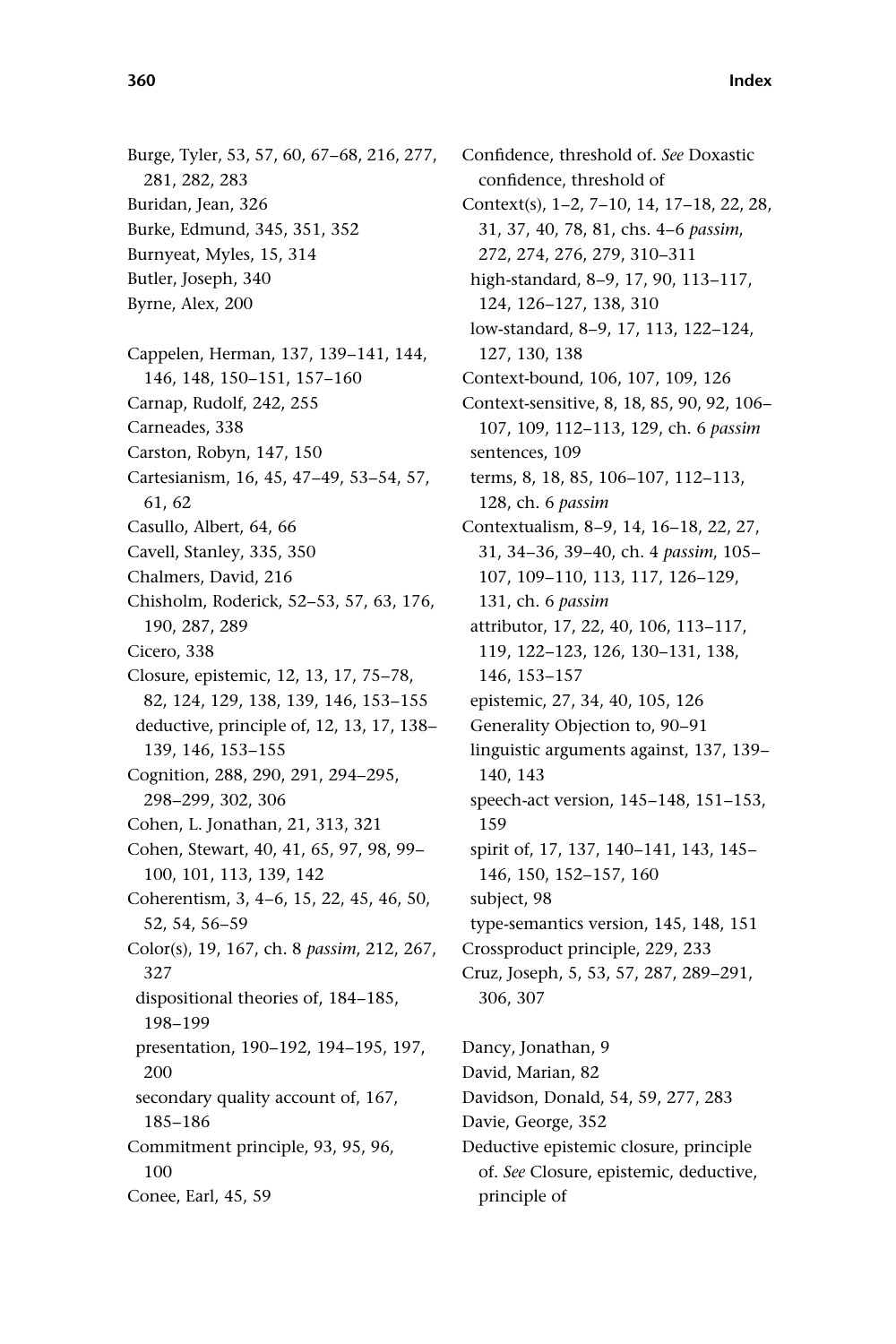de Finetti, Bruno, 256 Deism, 328, 337, 348 Deleuze, Gilles, 326, 330–333 Deontologism, 49, 59, 65 DeRose, Keith, 4, 9, 11, 13–14, 16–17, 22, 31, 40, 41, 73–74, 81, 86–91, 94, 96–97, 98, 99, 100, 113, 115–116, 125, 129, 131, 138–139, 152–153, 159 Descartes, René, 5, 21, 111, 119, 270, 280, 292, 293–294, 296, 309, 316, 327–328, 331, 338–339, 343, 346 Devitt, Michael, 64 Dewey, John, 56, 57 Direct inference, 225–227, 239–244, 248–249, 254, 256 Discriminating evidence principle (DE), the, 21, 289, 294–295, 299–304, 306 Dispositions, 184–187, 198–199, 200 Dogmatism, 329, 343–344, 351 Douven, Igor, 159 Doxastic confidence, threshold of, 113– 115, 126, 128, 132 Dreier, James, 159 Dretske, Fred, 3, 9, 13, 15, 27, 33–34, 37, 40, 42, 73, 75, 142, 159, 214, 215, 217, 282, 283 Elgin, Catherine Z., 56, 57, 319 Ellis, R. L., 256 Empiricism, 187, 271, 329–331, 333 Epistemic principles, 2, 16, 21, 46–52, 54–55, 57, 60–63, ch. 12 passim, 319 Evans, Gareth, 212 Evidence, 3, 5, 11, 15, 17, 21, ch. 1 passim, 45–46, 49, 51, 53, 62–65, 67, 92–93, 95–96, 99–100, 107, 112–117, 119–121, 126–127, 131, 132, 133, 142, 160, 171–172, 175, 177–178, 207, 217, 253, ch. 12 passim, 310–312, 315–316, 322, 328 Externalism, 3–5, 7, 12, 13, 15–16, 45, 46, 50, 59–60, 61, 65, 66–68, 73, 131, 133, 266–270, 271, 273, 281–283

content, 131, 266–270, 271, 273, 281– 283 about justification, 3–5, 12, 15, 45, 46, 50, 59–60, 65, 66–68 about knowledge, 7, 13, 16, 73, 133 radical, 60, 61, 68 reasonable, 60, 61 semantic, 266–270, 271, 273, 281–283 Fallibilism, 49, 57, 105, 118, 133, 281, 296 Fantl, Jeremy, 131 Feldman, Richard, 45, 52–53, 57–59, 98, 130, 160 Field, Hartry, 56–57, 65 Fisher, R. A., 224 Floridi, Luciano, 348 Fogelin, Robert J., 98, 352 Foley, Richard, 56–57, 67 Fosl, Peter, 343, 346, 348, 350, 351, 352 Foundationalism, 3–6, 11, 15, 16, 22, 45–46, 50–52, 54, 56–59, 169, 281, 329 Frede, Michael, 15 Frege, Gottlob, 267 Fricker, Elizabeth, 211, 216 Fumerton, Richard, 54, 57, 65, 67, 68 Gallilei, Galileo, 327, 346 Gallois, André, 216, 217, 281 Garcia-Carpintero, Manuel, 215 Garrett, Don, 345, 352 Gassendi, Pierre, 327, 346 Gettier, Edmund, 6, 22 Gettier examples, 6–7, 46, 106, 132, 133 Gilson, Étienne, 348 Goldman, Alvin, 4, 5, 7, 13, 40, 45, 55, 57, 64, 66–67, 305 Goodman, Nelson, 230, 290 Graham, Peter, 66, 323 Grandy, Richard, 100 Greco, John, 9, 55, 57, 292, 306 Grice, Paul, 41, 92, 100, 160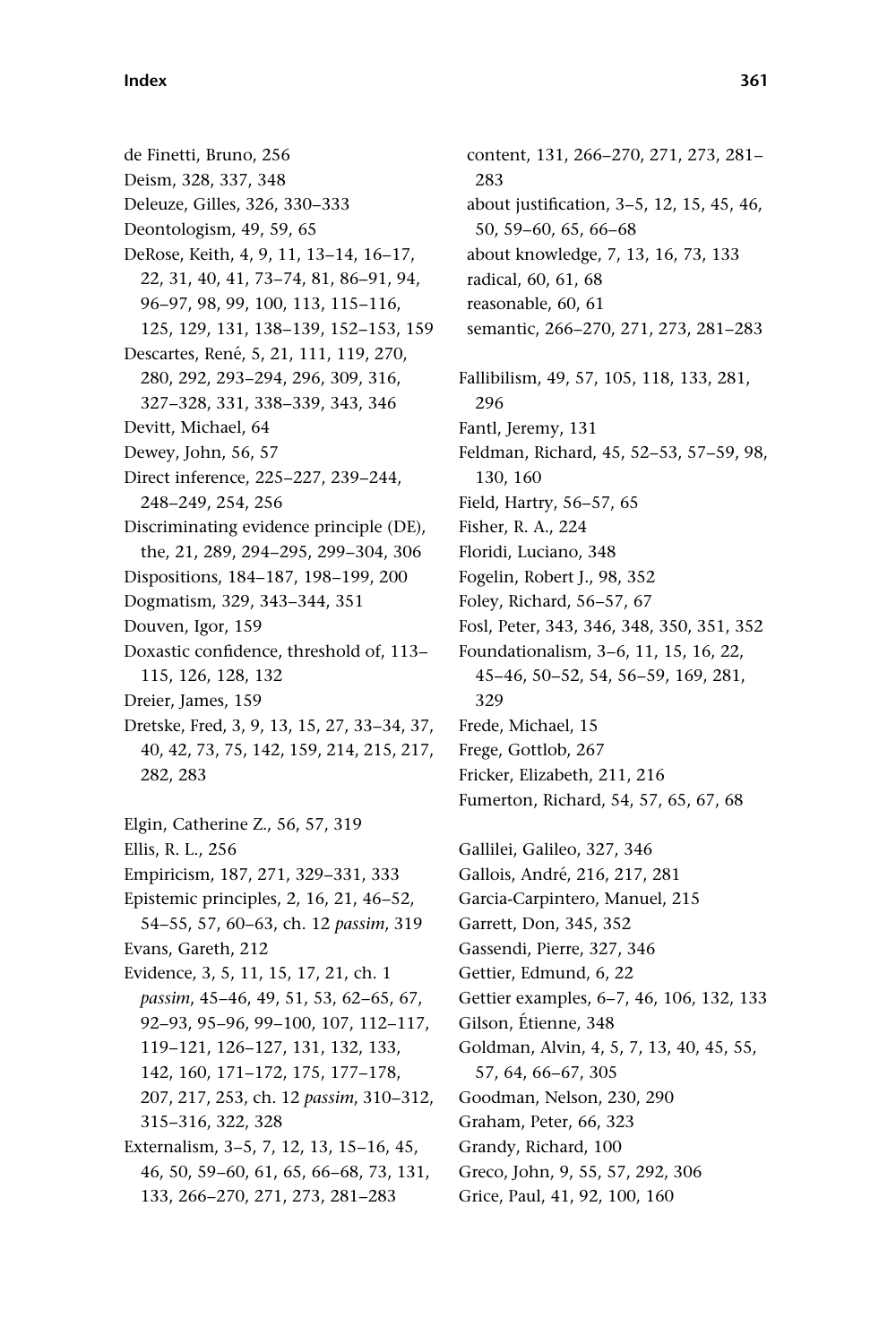Gricean conversational maxims, 41, 92– 96, 100 Haack, Susan, 66 Haldane, John, 283 Hallucinations, 176, 208–210, 271 Halpern, Joseph, 224, 256 Harman, Gilbert, 133, 220, 307 Hawthorne, John, 13, 41, 82, 119–121, 124, 130, 131, 132, 159 Hegel, Georg Wilhelm Friedrich, 56, 57 Heidegger, Martin, 349 Heil, John, 67 Heller, Mark, 98, 129 Hempel, Carl, 348 Hilbert, David, 200 Hintikka, Jaakko, 255 Hobbes, Thomas, 332, 349 Huemer, Michael, 53, 57 Hume, David, 2, 21–22, 109, 112, 264– 265, 273–276, 299, 301, 314, 316, 323, ch. 14 passim Implicature, conversational, ch. 4 passim, 101, 147, 150, 151 Independence, statistical, 20, 222–223, 229, 233, 235–237, 239, 241, 243, 245, 248, 249, 254 Indifference principle, 231–236, 254, 256 Infallibilism, 5, 49, 58, 105, 280, 283 Infinitism, 22 Inheritance, 243–246, 248–249, 254– 255 Internalism, 3–4, 6, 7, 15–16, 45–46, 50, 59–62, 65, 66, 67, 68, 131, 266–271 combined, 59–61, 66, 67, 68 content-, 131

epistemic, 59–61, 67, 68, 131

about justification, 3–4, 6, 7, 15–16 about knowledge, 7

ontological, 59–61, 67

Introspection, 1, 10, 18, 20, 45, 47, 50, 54, 59–61, 63, 64, 66, 67, 207, 264– 266, 273–277, 279–281, 282, 283 Intuition(s), 8, 17, 19, 54, 62–63, 85, 87–89, ch. 5 passim, 144–145, 148– 150, 158, 172, 183–186, 269–270, 273, 306, 310, 328, 340, 347 commonsense/Moorean, 108 contextualist, ch. 5 passim Lockean, 19, 183–186 skeptical, 8, 88, 108–110, 112–116, 122–124, 127, 306 Intuitionism, 16, 45, 47–49, 51–53, 55– 57, 60–62, 65 Invariantism, 8, 39, 41, 86–87, 88, 95– 96, 99, 111, 115, 117–119, 122–123, 126, 130–131 conversational defense of, 86 moderate, 115, 117, 122–123, 131 nonskeptical, 41, 87, 130 skeptical, 41, 87, 117, 130 subject-sensitive, 106, 117–118, 126

Jeffrey, Richard, 256 Johnston, Mark, 181–182, 187, 191, 200 Judgment, suspension of, 294, 296, 303, 310–317, 341, 351 Justification, 1, 3–7, 10–11, 14–16, 21, ch. 2 passim, 92, 94–96, 119, 126, 129, 177, 207, 217, 289–291, 293, 295– 299, 301, 304, 307 actual-result, 15–16, 45, 47, 56–57, 63, 68 evidentialism, 3, 5–6, 11, 53, 92, 94– 96, 126 prima facie, 5, 21, 47–48, 51, 53–55, 59, 65, 66, 177, 289, 295–298, 301, 307 proper-aim, 15–16, 45, 47, 55–57, 63 Kahn, Charles H., 349 Kant, Immanuel, 317, 319–321, 323, 347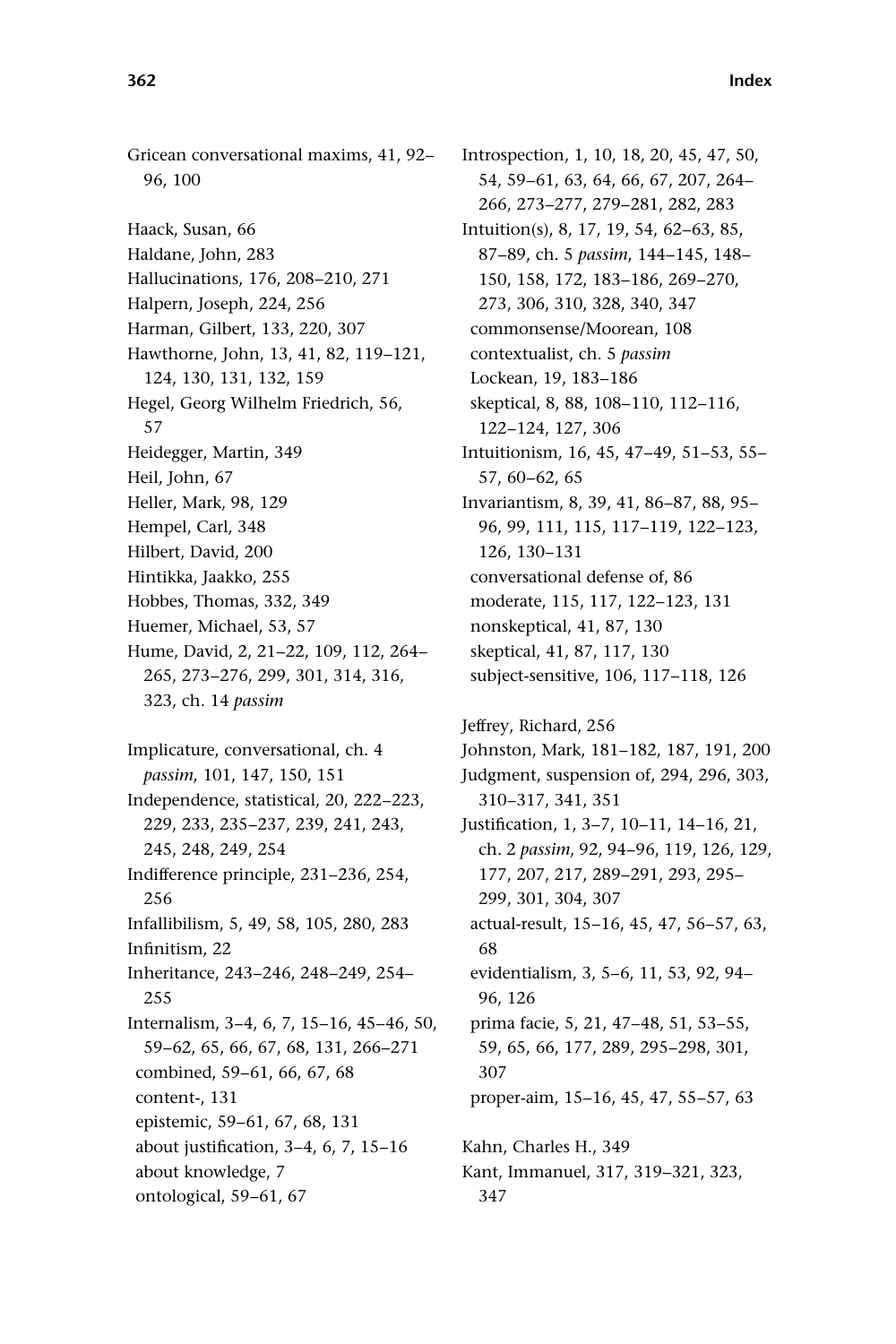Kaplan, David, 140 Kaplan, Mark, 56–57 Kitcher, Philip, 55, 57, 64, 66 Klein, Peter, 6, 22, 130, 283, 338, 350, 352 Kneale, William, 256 Knowing, 19, 74, 78, 82, 90, 110–111, 114, 118–119, 124–125, 129, 133, 142, 155, 159, 183, 186, ch. 9 passim, 234, 253, 265, 273, 280, 342 doxastic condition on, 118–119, 130 Knowledge, introduction passim, chs. 1– 3 passim, 85–86, 89–92, 94, 96–99, chs. 5–7 passim, 182, 184, 186–187, 194, 204, 211–212, 214–217, 219, 221–223, 225–226, 242, 244, 248, 252, 254, ch. 11 passim, 292, 306, 323, 328, 338–339, 343, 347 a posteriori, 10, 16, 57, 266 a priori, 10, 16, ch. 2 passim, 265–266, 269–270, 282 ascriptions/attributions, 9, 17, 31, 85– 98, 101, 139, 153, 283 certain, 18, 165–167, 172–173 conditional vs. categorical, 107, 122– 125, 127 fundamentalism/nonfundamentalism, 16, 45, 47, 54, 56–57, 64, 65, 66 introspective, 1, 10, 18, 64, 265–266, 282, 283 perceptual, 1, 18, 171, 173–174 Platonic analysis of, 2, 3, 6–7 probabilistic, 10, 20, 230 procedural, 10, 18 propositional, 10, 18, 159 rational, 1, 10, 18, 221, 291, 305 real vs. verbal, 169 reflective, 16, ch. 3 passim reliable-process theory of, 174, 177–178 self-, 10, 20, ch. 11 passim sensitive, 18, ch. 7 passim standards for, 1, 8–9, 14, 17, 28–31, 35–37, 40, 61, 85, 90–91, 97, 98, 99–

100, chs. 5 and 6 passim, 309–310, 319–320, 322 Kornblith, Hilary, 110, 130 Korsgaard, Christine M., 323 Kripke, Saul, 203 Kyburg, Henry, 224, 225, 256 Laird, John, 343 Landesman, Charles, 55, 57 Laws of nature, 254, 269, 328–330, 335– 337, 340, 347, 348 Lehrer, Keith, 6, 22, 52, 57 Lepore, Ernest, 137, 139–141, 146, 148, 150–151, 157–158, 159, 160 Lewis, David, 12, 14, 40, 41, 82–83, 98, 105, 119–120, 127, 132, 142, 160, 310 Livingston, Donald W., 343, 345, 346, 348, 352 Locke, John, 18, ch. 7 passim, 183, 186, 200, 327, 332, 342, 346 Lottery, 2, 3, 30–32, 36–37, 41, 124– 125, 133 Luper, Steven, 82 Lycan, William, 82, 215 Mackie, J. L., 348 Malcolm, Norman, 14, 160 Malebranche, Nicholas, 327, 346 McCormick, Miriam, 350 McDowell, John, 272, 281, 284 McGrath, Matthew, 131 McGrew, Timothy, 54, 57 McKinsey, Michael, 263–265, 282 McKinsey argument, the, 263–265, 279– 281 McLaughlin, Brian, 273, 282, 283 Michaud, Yves, 348 Miller, Richard W., 282 Moore, G. E., 12, 108–110, 116, 130, 160 Morris, William E., 345 Moser, Paul, 9 Mossner, Ernest, 350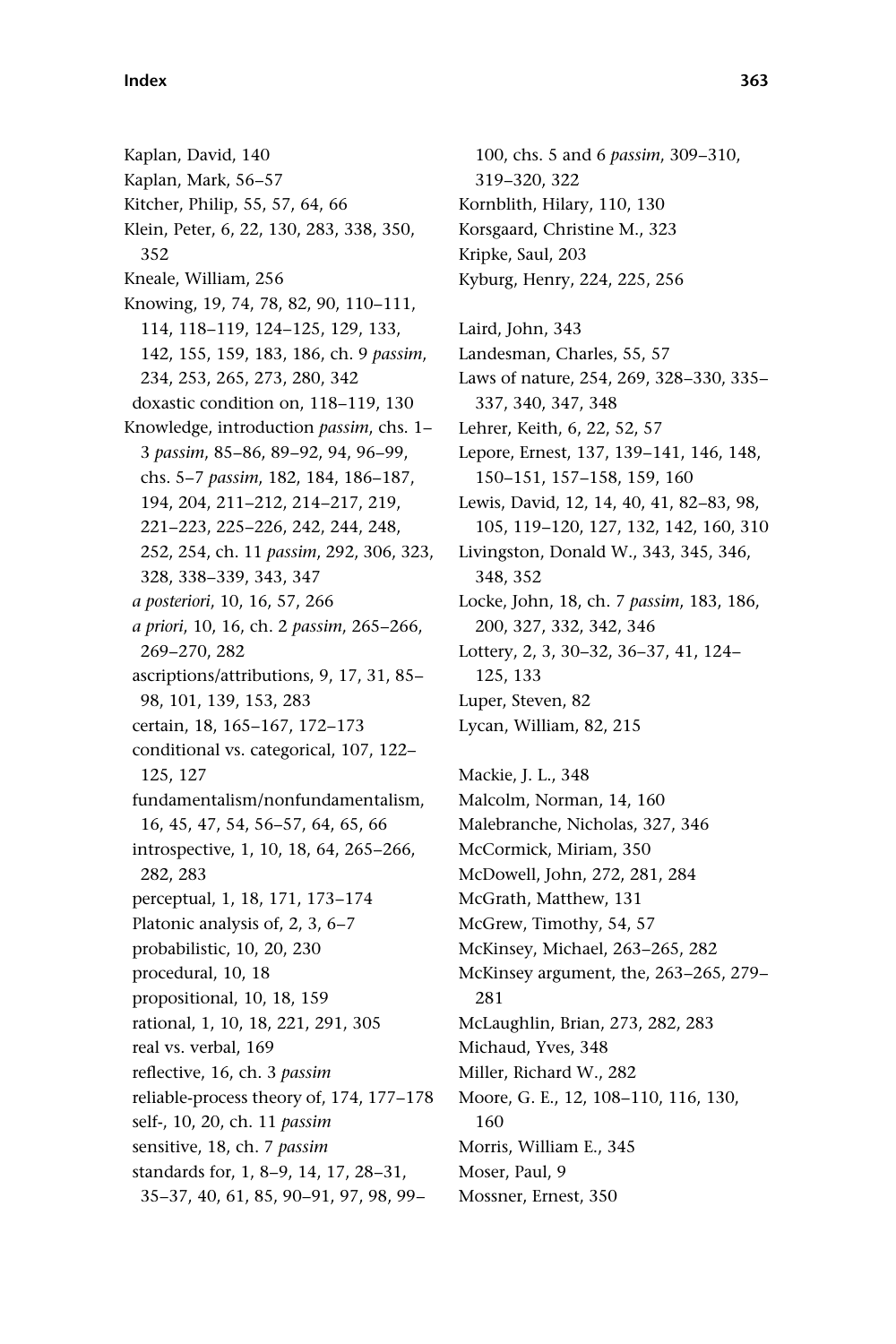Nagel, Ernest, 348 Nagel, Thomas, 15 Naturalism, 21–22, 291, ch. 14 passim Neto, José R., 350 Newton, Isaac, 327, 337, 346 Nichols, Shaun, 131 Nozick, Robert, 16, 73, 75, 82 Pain. See Sensations, pain Paine, Thomas, 348 Paller, Bonnie, 65 Pap, Arthur, 348 Pappas, George, 178 Paradox, 15, 100, 107, 108, 110, 123 Particularism, 52, 63 Peacocke, Christopher, 53, 57, 64, 66, 212 Pearl, Judea, 223 Peirce, Charles Saunders, 56–57, 224, 256 Perception, 1, 3, 5, 10, 18, 45, 47–48, 50–51, 53, 55–56, 61, 63, 64, 66, 67, 68, 92, 111, 130, ch. 7 passim, 181, 183, 184, 190, 197–198, 200, 205, 210, 212, 215, 271–273, 278–279, ch. 12 passim, 310, 327–328, 332, 342, 344, 347, 351 indirect realist account of, 18, 165, 166, 173–178 Perry, John, 147, 150 Pitcher, George, 215 Plantinga, Alvin, 4, 5, 7, 13, 65, 289 Plato, 2–3, 7, 22, 338, 349 Pollock, John, 5, 20, 46, 53, 57, 63, 220, 221, 224–228, 230–231, 239, 241– 242, 256, 257, 289–291, 306, 307 Popkin, Richard H., 344–345, 348 Popper, Karl, 224, 235, 348 Practical Interests, 107, 115, 117–119, 130 Pragmatics, 34, 145, 146, 156, 159, 160 Pragmatism, 16, 45, 47–49, 55–57, 62, 65, 305

Principle (R), 310–313 Pritchard, Duncan, 98 Probability, 2, 10, 18–20, 30, 36, 166, ch. 10 passim, 338–339, 351 Probable probabilities, 20, 223, 227, 230–231, 234–235, 237–238, 244, 249, 253–255 Projectibility constraint, 230, 290 Projection principle, 229, 256 Proportions, 20, 227–238, 242 Pryor, Jim, 67 Pust, Joel, 64, 67 Putnam, Hilary, 217, 267, 268, 282, 283, 323 Qualities, 18, 19, 167, 171–172, 175, 178, 185–186, 188, 190–192, 194, 200, 207, 210, 215, 216, 327–330, 336, 338 intrinsic, 330, 336 primary vs. secondary, 19, 167, 185– 186, 200, 327–329, 338 sensory-, 183, 192, 210 Quine, Willard van Orman, 59, 347 Quotation, 140–141, 158, 200–201 Randall, John, 342 Rationalism, 49, 187, 326, 328–329, 331, 347 Realism, 18, 66, 173–178, 295, 303, 337, 343, 350 commonsense, 295, 303 direct/indirect, 18, 173–178 representative, 173 Reasoning, 6, 9, 13, 18, 19, 21, 54, 59– 61, 172, ch. 10 passim, 265, 287, 289– 291, 294, 298–299, 301–302, 305, 306, 307, 314–316, 319–322, 325, 328, 338, 340, 347 deductive, 13, 50, 54, 61, 328 default, 132 defeasible, ch. 10 passim hypothetical, 265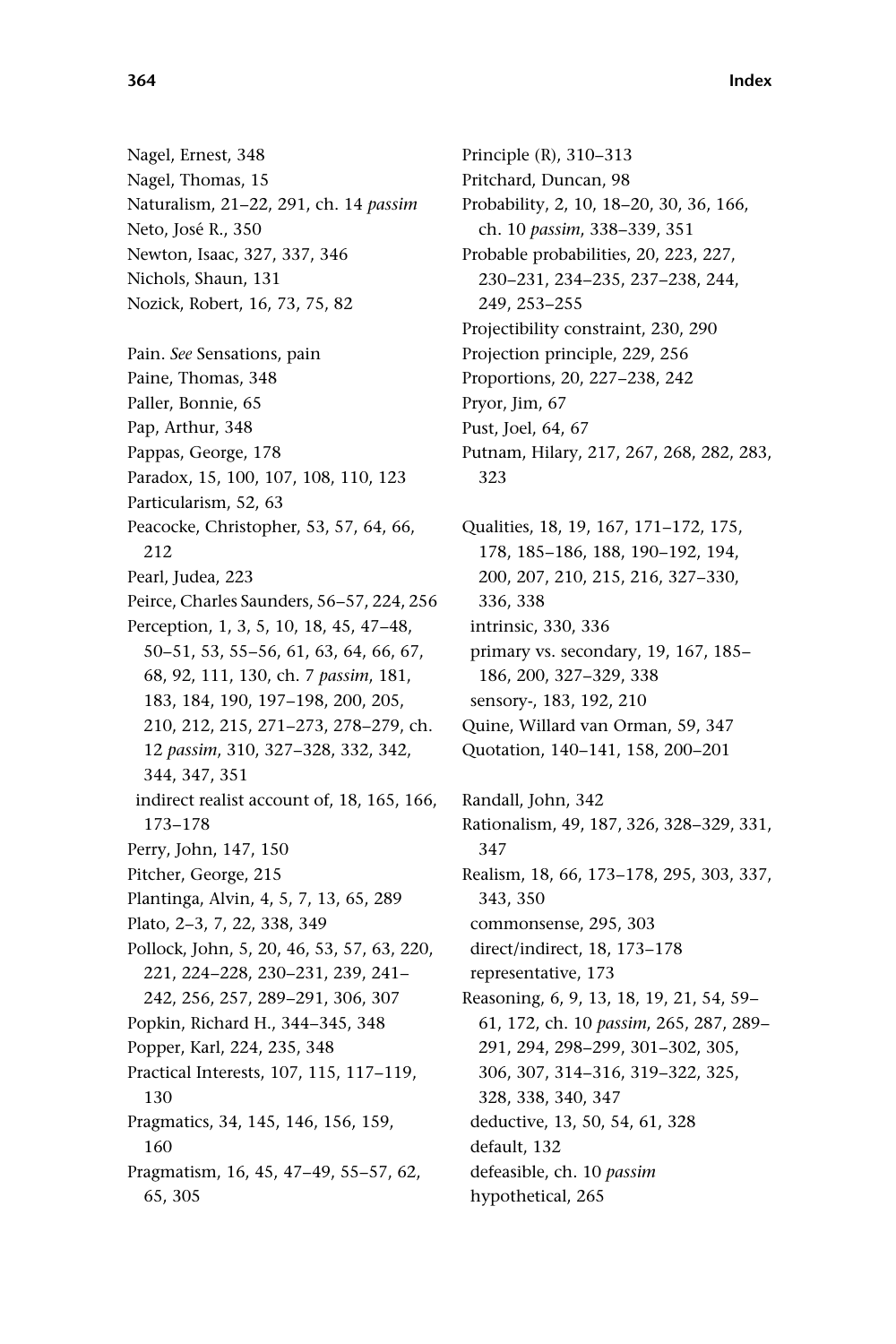inductive, 316 practical, 132 Reasons, 3, 14, 22, 38–39, 50, 52, 63, 67, 73, 92, 98, 116–118, 121–122, 126– 127, 130, 132, 168, 171, 207, 212, 226, 230, 233, 236, 239–240, 242– 243, 245, 253, 277, 280, 289–290, 305, 310–312, 315, 318, 320–322, 347 conclusive, 73 concurrent, 168, 171 defeasible, 226, 230, 233, 236, 240, 242–243, 245, 253, 289 epistemic, 117–118, 132 practical, 116–118, 122, 132 prima facie, 127, 290 skeptical, 122, 347 Reichenbach, Hans, 225, 244, 256 Reid, Thomas, 178, 203, 325 Relevance, epistemic, 32, 41, 107, 306, 311 Relevant alternatives view, 13–14, 28– 32, 35–37, 39, 40, 41, 117, 119, 127, 129, 310–311 speaker-sensitive, 28–30, 35–37, 40, 41 subject-sensitive, 28, 32, 37, 40, 41 Reliabilism, 16, 45, 47–48, 54–57, 62, 65, 73, 132 Renyi, Alfred, 235 Restricted content problem, 166–167, 175, 178 Revelation, Doctrine of, 19, 181–188, 190–192, 198, 199 Role/occupant analysis, 195, 201 Rorty, Richard, 54, 56, 57, 59, 67, 68, 350 Ross, W. D., 52 Russell, Bertrand, 4, 182, 200, 224, 267, 282, 301, 348 Ryle, Gilbert, 347 Rysiew, Patrick, 41, 101, 115, 130, 160 Salience, 32, 41, 106–107, 119, 126, 130

Saturated expression meaning, 147–151, 156–157, 160 Savage, L. J., 223, 256 Sawyer, Sarah, 282, 283 Schaffer, Jonathan, 41, 129, 160 Schiffer, Stephen, 98, 128–129, 160 Schmitt, Frederick, 55, 57, 67 Searle, John, 147, 150, 282 Self-intimation principle, 19, 207–214 Sellars, Wilfrid, 306 Semantics, 8, 20, 34, 123, 125, 127, 140– 141, 144–149, 151, 157, 158, 183, 227, 256, 268 Sensations, 11, 18, 19, 166–167, 172, 176–178, 186, ch. 9 passim, 274, 333– 335, 341, 349 pain, 18, 19, 176, ch. 9 passim, 333– 335, 349 Sense impressions, 197–198, 350 Sextus Empiricus, 338–341, 343–344, 350, 351 Sherman, Brett, 133 Shoemaker, Sydney, 215, 216 Sidgwick, Henry, 52 Siewert, Charles P., 215, 216 Skeptical hypotheses, 1, 4–6, 11–14, 22, ch. 1 passim, 89, 91–96, 99, 108–112, 115–117, 119, 130, 217, 282, 288, 292–293, 295–297, 301, 310–312 Ancient Trilemma, 1, 5–6, 11, 22 brain-in-a-vat (BIV) hypothesis, 4, 11– 13, 89, 92–96, 99, 108–112, 116, 119, 130, 217, 282, 288, 297 evil demon hypothesis, 12, 115, 119, 138, 292–293, 295–297, 301 vs. relevant alternatives, 13–14, ch. 1 passim, 117, 119, 127, 129, 310–311 Skepticism, ch. 1 passim, 29–32, 36–41, chs. 4–5 passim, 137–138, 146, 153– 154, 156–157, 159, 160, 165, 178, 213, chs. 11–14 passim Academic, 2, 21, 326, 337–339, 344, 346, 350, 351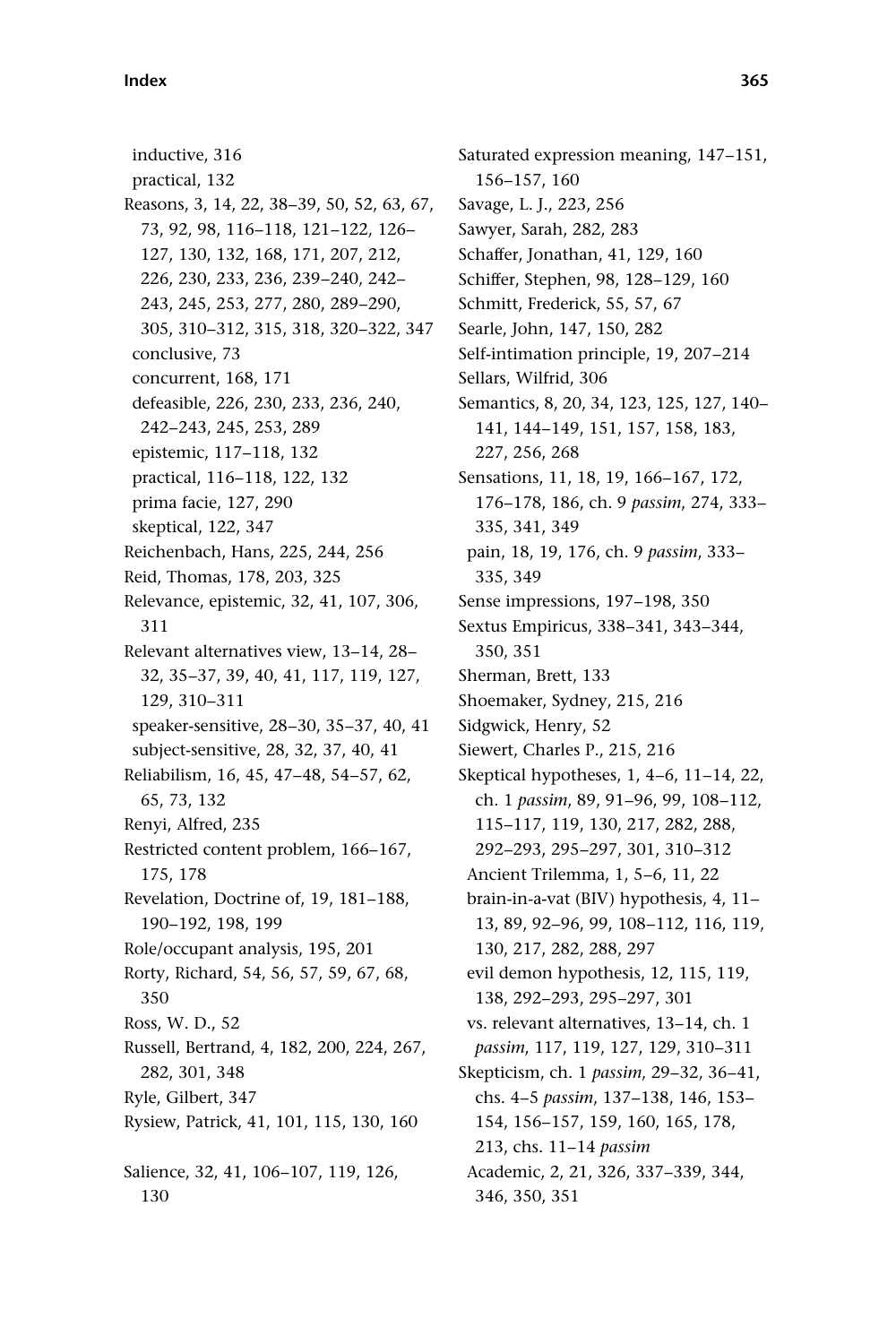Skepticism (cont.) ancient, 316, 329, 337–339, 342, 344 arguments for, 1, 11–15, 21 Cartesian, 20, 263–264, 323 commonsense response to, 12, 108 concessive responses to, 14–15 external-world, 263–264, 279–281, 292–293, 295–296, 298–299, 301 Humean, 109, 264–265, 273–276, 301, 323, ch. 14 passim Moore's response to, 12, 108–110, 116, 129, 130, 160 physical-object, 263, 278–279 Pyrrhonian, 2, 21, 314, 316, 326, 338– 346, 350–351, 352 Russellian, 301 Sklar, Lawrence, 224 Skyrms, Brian, 256 Smith, Adam, 351 Smith, Norman Kemp, 325 Sosa, Ernest, 7, 9, 13, 63, 64, 73, 78–79, 81, 82, 98, 100, 130, 289 Sparse Probability Knowledge, Problem of, 19, 219–223, 226–227, 254 Speaker-world magnets, 140–141, 144 Speech reports, 140–141 Sperber, Dan, 147, 150, 160 Stainton, Robert, 149, 150 Stalnaker, Robert, 83, 160 Stampe, Dennis, 282, 283 Stanley, Jason, 41, 128, 131–132, 137, 141–144, 146, 148, 150, 152, 157– 159 Statistical syllogism, 230–231, 233–234, 236, 240–241, 249, 253–253 Stich, Stephen, 64, 131 Stine, Gail, 13, 138, 155 Stoljar, Daniel, 215 Strawson, Galen, 183, 200 Strawson, Peter, 15, 282 Stroud, Barry, 14, 68, 99, 287, 292 Sturgeon, Scott, 306

Subproperty, 227, 230–231, 240–243, 254 Substantial form, 326–328 Thagard, Paul, 54, 59 Thoughts, 53, 77, 120–122, 147, 159, 191, 192, 200, ch. 11 passim, 288, 290, 302, 331, 340–341, 351 ordinary-standard, 109–110, 130, 160 skeptical-standard, 109–110, 159 Travis, Charles, 150, 160 Truth, 3, 5–6, 8, 15–19, 36, 40, 42, 45– 49, 52–56, 62–64, 66, ch. 3 passim, 85–92, 96–97, 110, 113–117, 120, 122, 126, 127, 129, 130, 131, ch. 6 passim, 169–170, 182, 186–187, 211– 212, 222, 263–264, 277, 339, 347, 352 conditions, 8, 16–18, 40, 78–79, 86–87, 90, 96, 113, 115, 117, 126, 131, 139, 145, 147–148, 151–153, 156, 160, 212 -values, 85, 97, 106, 108, 110, 115, 117, 127, 130, 139, 144, 151–152, 157, 159 Truth tracking, 16, ch. 3 passim Twin Earth thought experiments, 265, 267–269 Tye, Michael, 215, 273, 282, 283 Unger, Peter, 8, 14, 22, 41, 99, 130, 138, 142, 159 Utterance, 17, 85, 106, 116, 128, 131, 133, 140, 144, 145–146, 148–149, 151, 156, 159, 160, 269 van Cleve, James, 306 van Fraassen, Paul, 224 Velleman, David, 200 Venn, John, 256 Vogel, Jonathan, 16, ch. 3 passim, 98 Warfield, Ted, 82, 282

Warrant, 7, 131, 138, 216, 311, 313, 327